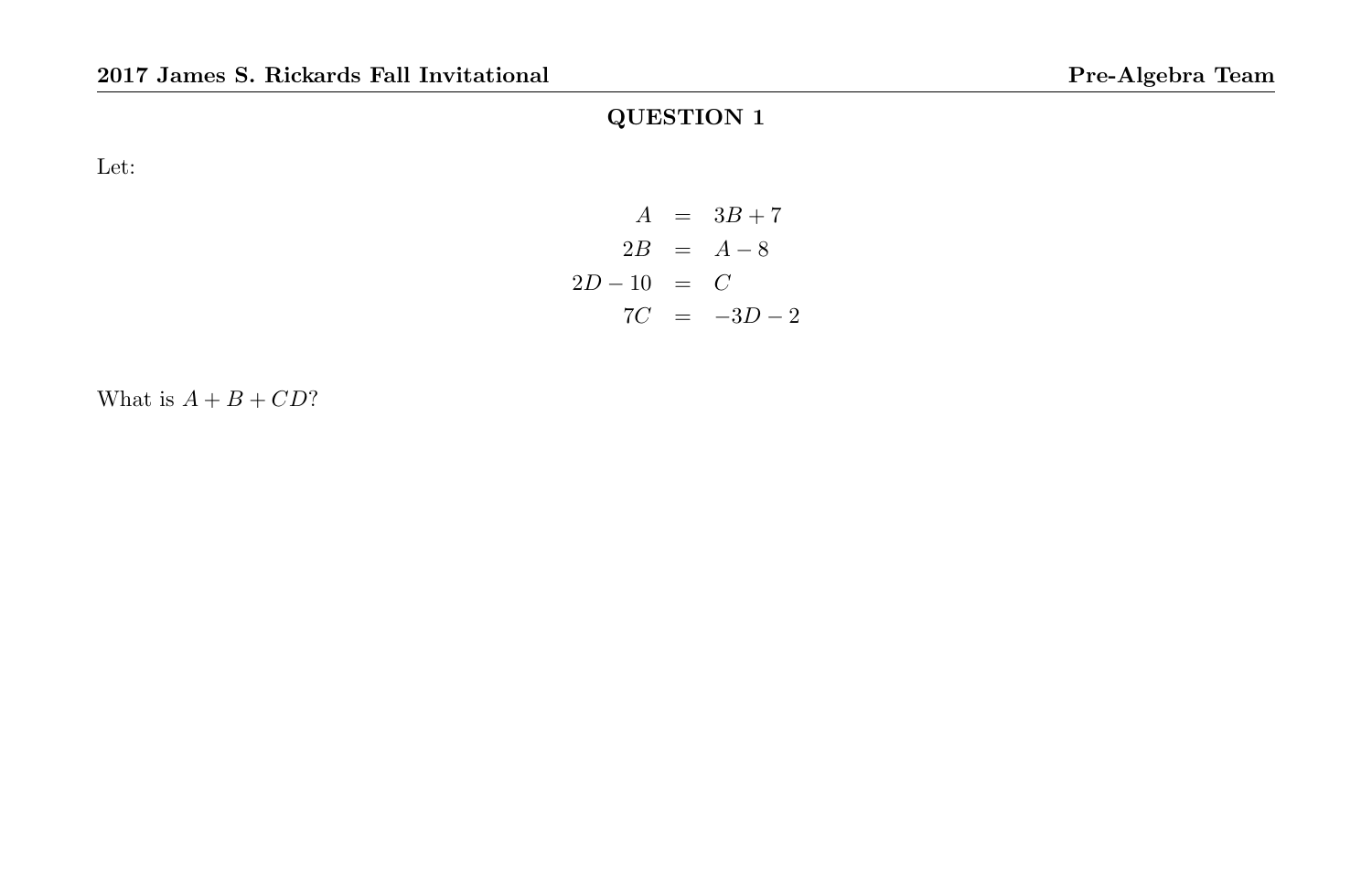My friend Sam is taking me to Morocco. We need to book the cheapest travel package because he likes money. A round trip flight with 3 layovers costs \$150.00. A round trip flight with 2 layovers costs \$175.00. Lastly, a round trip flight with 1 layover costs \$199.00. A T-shirt costs \$15.00, a rental car costs \$30.25 per day, and a hotel room costs \$45.00 per night. Let:

- $A =$  The cost of 1 round trip flight with 3 layovers, 2 hotel rooms for 3 nights, and a rental car for 4 days.
- $B =$  The cost of 1 round trip flight with 1 layover, 2 T-Shirts, a rental car for 2 days, and 2 hotel rooms for 1 night.
- $C =$  The cost of 1 round trip flight with 2 layovers, 1 T-Shirt, 1 rental car for 3 days and 2 hotel rooms for 2 nights.
- $D =$  The cost of 1 hotel room for 7 nights, and 12 T-shirts. (My flight and rental car is paid for when I buy my friends T-Shirts.)

Among the costs of packages A, B, C, and D, what is the positive difference between the costliest package and the cheapest package?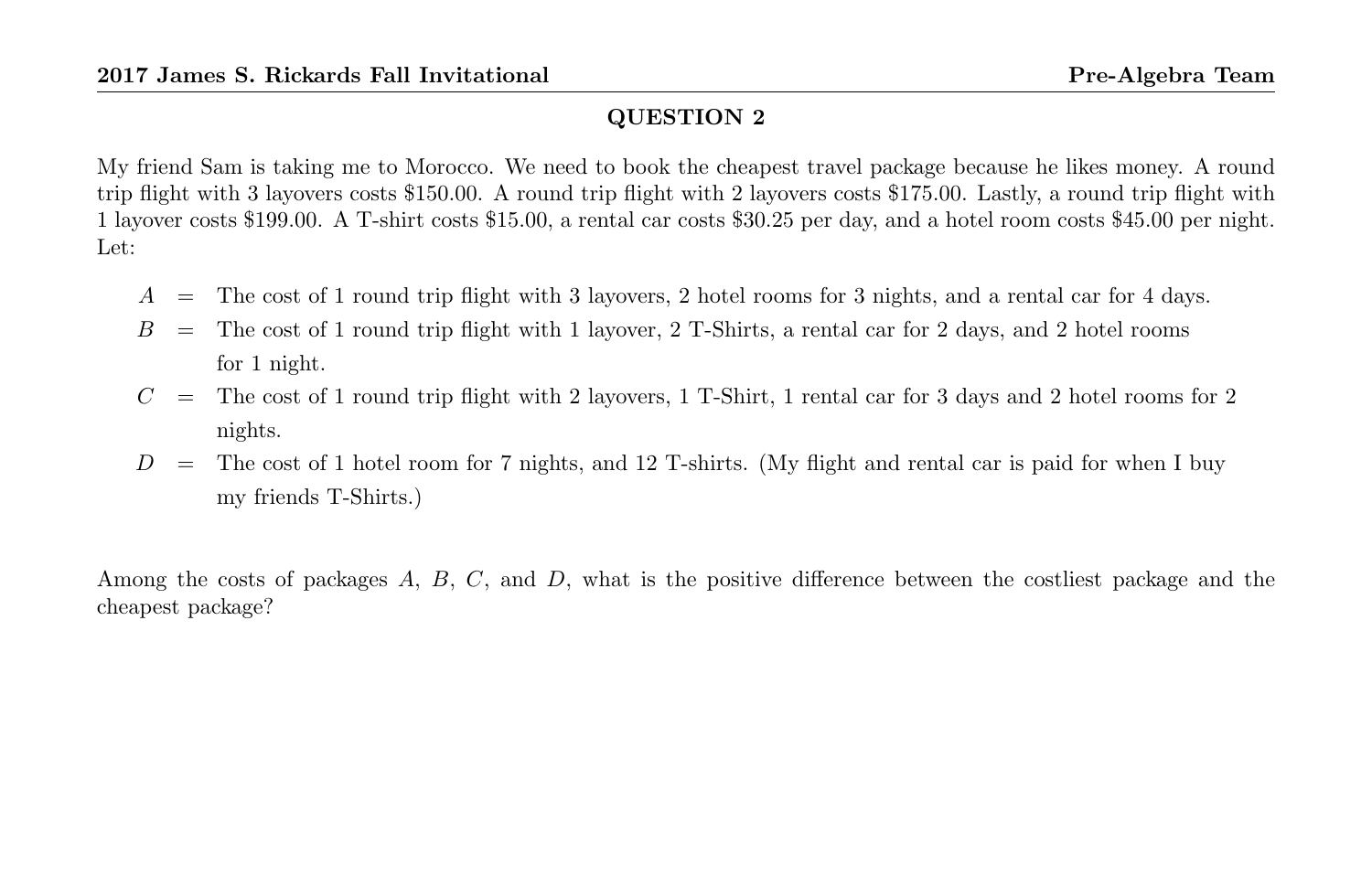Let  $A, B, C$ , and  $D$  be solutions to the following systems of equations:

A) 
$$
4x + y = 5
$$
  
\t $-4x + 4y = 0$   
\t $B$ )  $2x + 3y = 14$   
\t $-2x + 3y = -2$   
C)  $2x + 5y = 7$   
\t $2x - y = 13$   
\t $D$ )  $4x + 3y = -45$   
\t $-5x + 3y = 36$ 

Find the sum of the distance between Points  $A$  and  $B$ , and between Points  $C$  and  $D$  in simplest form.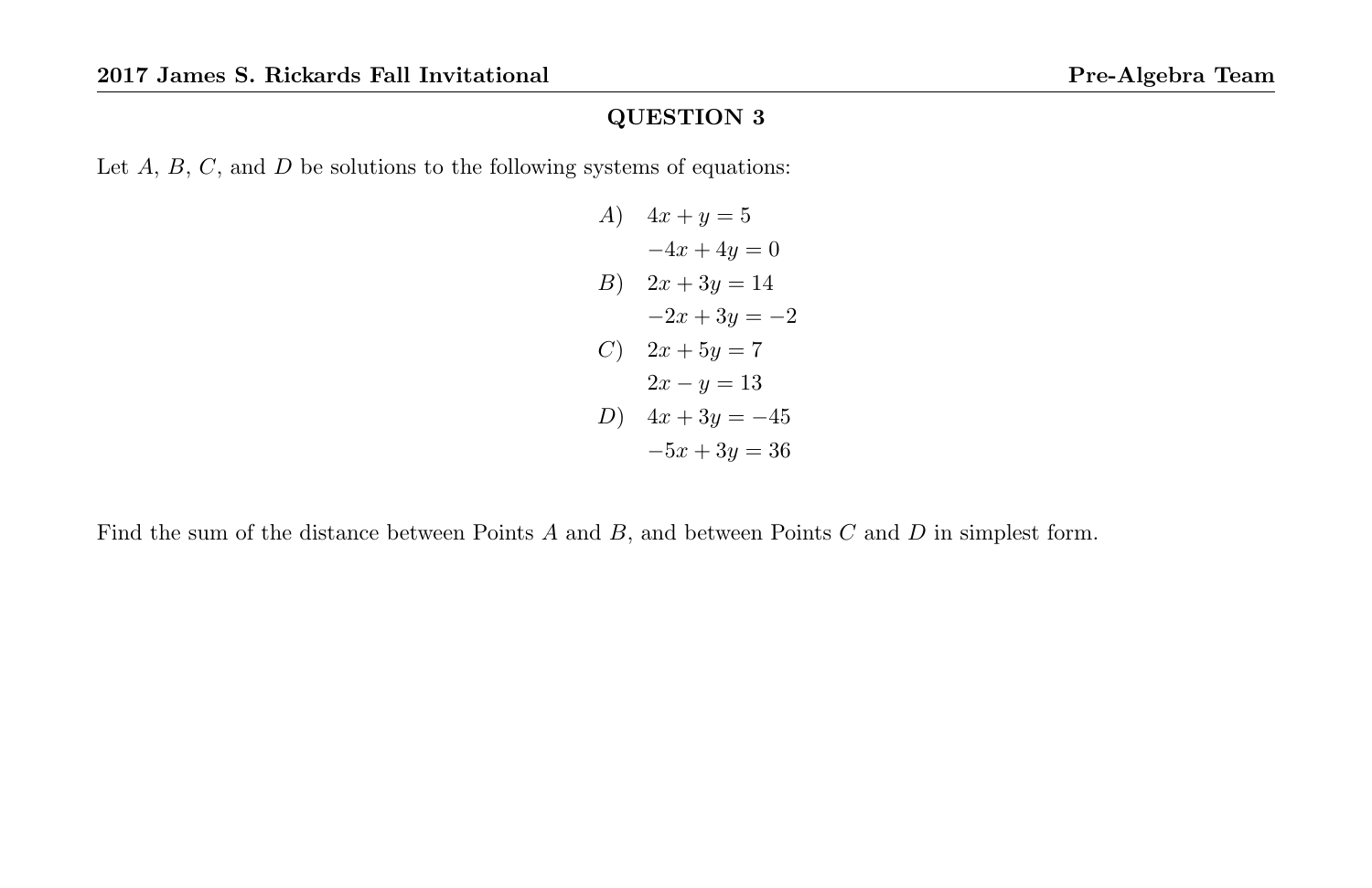Let:

- $A =$ The area of a circle with diameter 6.
- $B =$  The volume of a sphere with radius  $\frac{3}{4\pi}$
- $C =$  The surface area of a cone with radius 3, and height 4.
- $D =$  The volume of a cylinder with radius 1 and height 3.

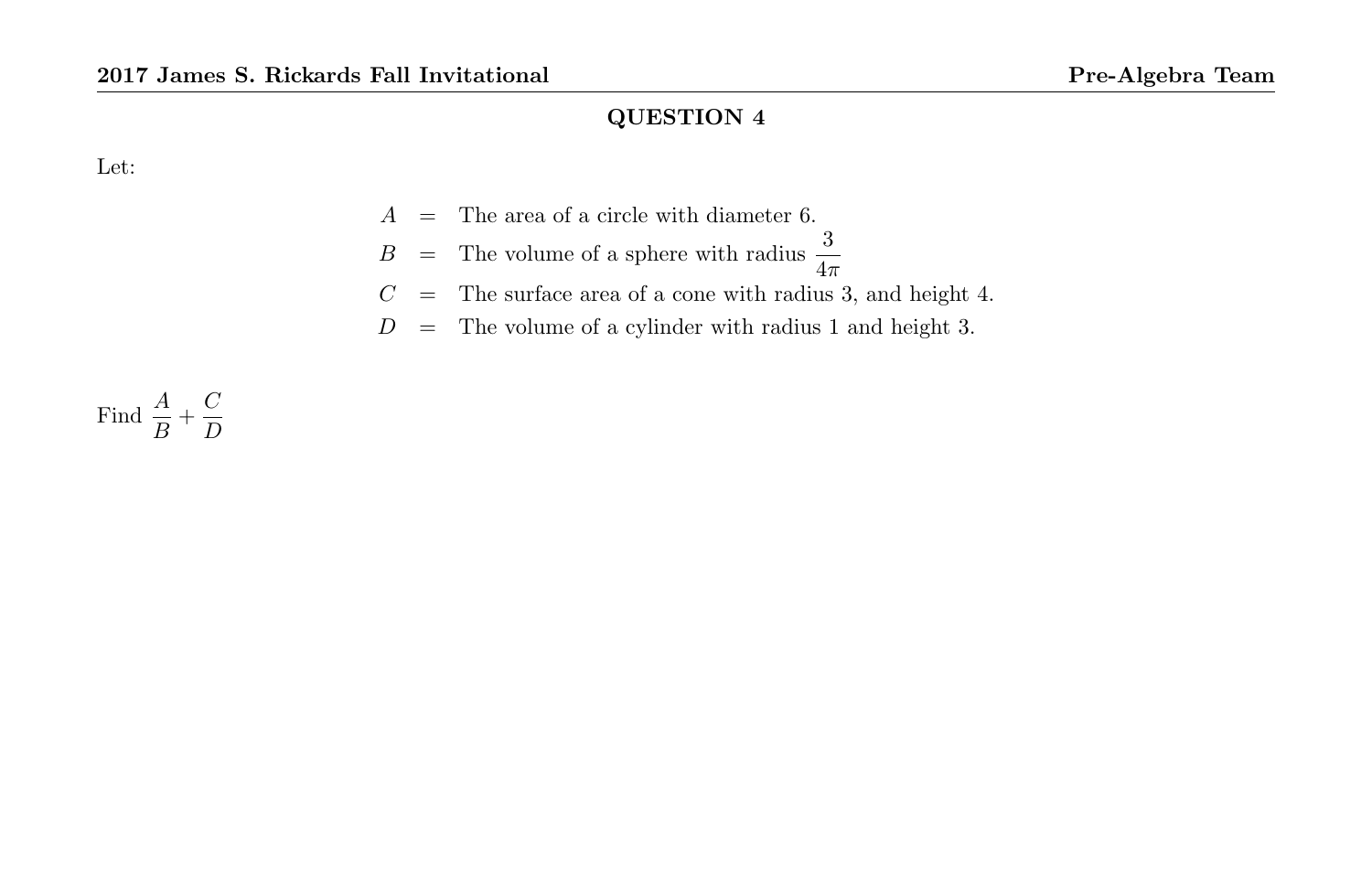Ana can't decide if her name is spelled with one N or two N's. She seeks the help of The Great Jeremy Corbyn. Jeremy Corbyn, upset by his recent PM loss, makes Anna solve these four problems. Help Ana!

- $A =$  The number of cookies I can bake in 45 minutes if I can bake 12 cookies in 1 hour.
- $B =$  The time in hours it takes 5 men to make 5 boats if it takes 3 men 3 hours to build 3 boats.
- $C =$  The number of different ways the letters of ILOVEKILTS can be arranged
- $D =$  The percent of soy concentration in a mixture that is composed of 20 fl. oz. of 20% soy milk and 30 fl. oz. of a 60% soy milk solution.

What  $A + B + C - D?$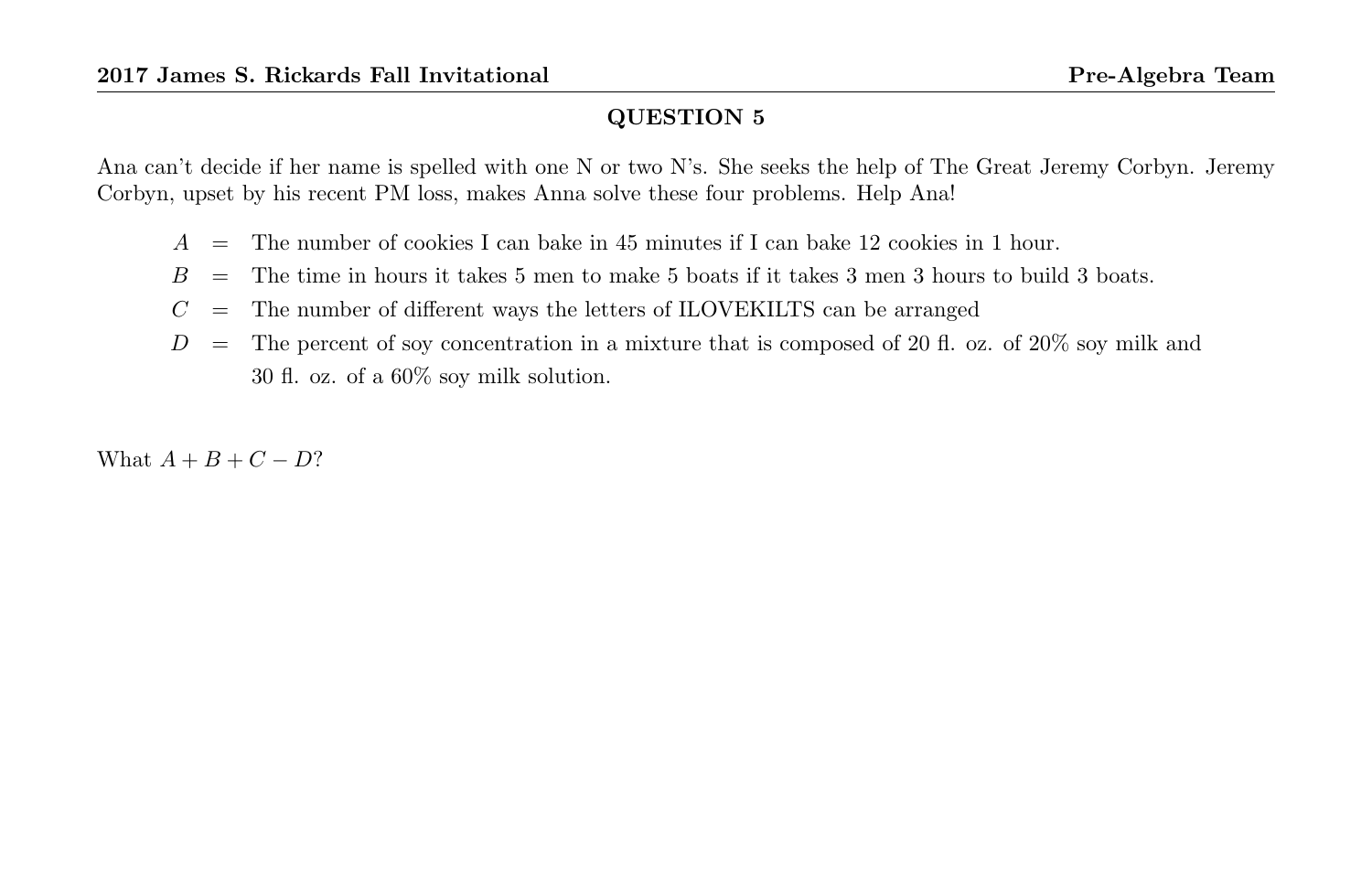- A = Mr. Swagger and his best bud Mr. Walters are complimenting each other. Mr. Swagger can spit out 11 compliments every 8 seconds. Mr. Walters can spit out 4 compliments every 3 seconds. They both start complimenting each other at the same time, and can compliment each other while they other is speaking (they feel very strongly about their compliments). Let  $A =$  the positive difference between the number of their complete compliments at 30 seconds.
- $B =$  Oh no! Mr. Walters accidentally poured the contents of his evil insult bag into his magical pleasantries and compliments bag (one bag). How will he show Mr.Swagger how much he loves and supports him now? If the magical pleasantries and compliments bag now has 17 insults, 3 pleasantries, and 12 compliments, let B be the probability that Mr. Walters does not pull out an insult.

Find  $\frac{B}{A}$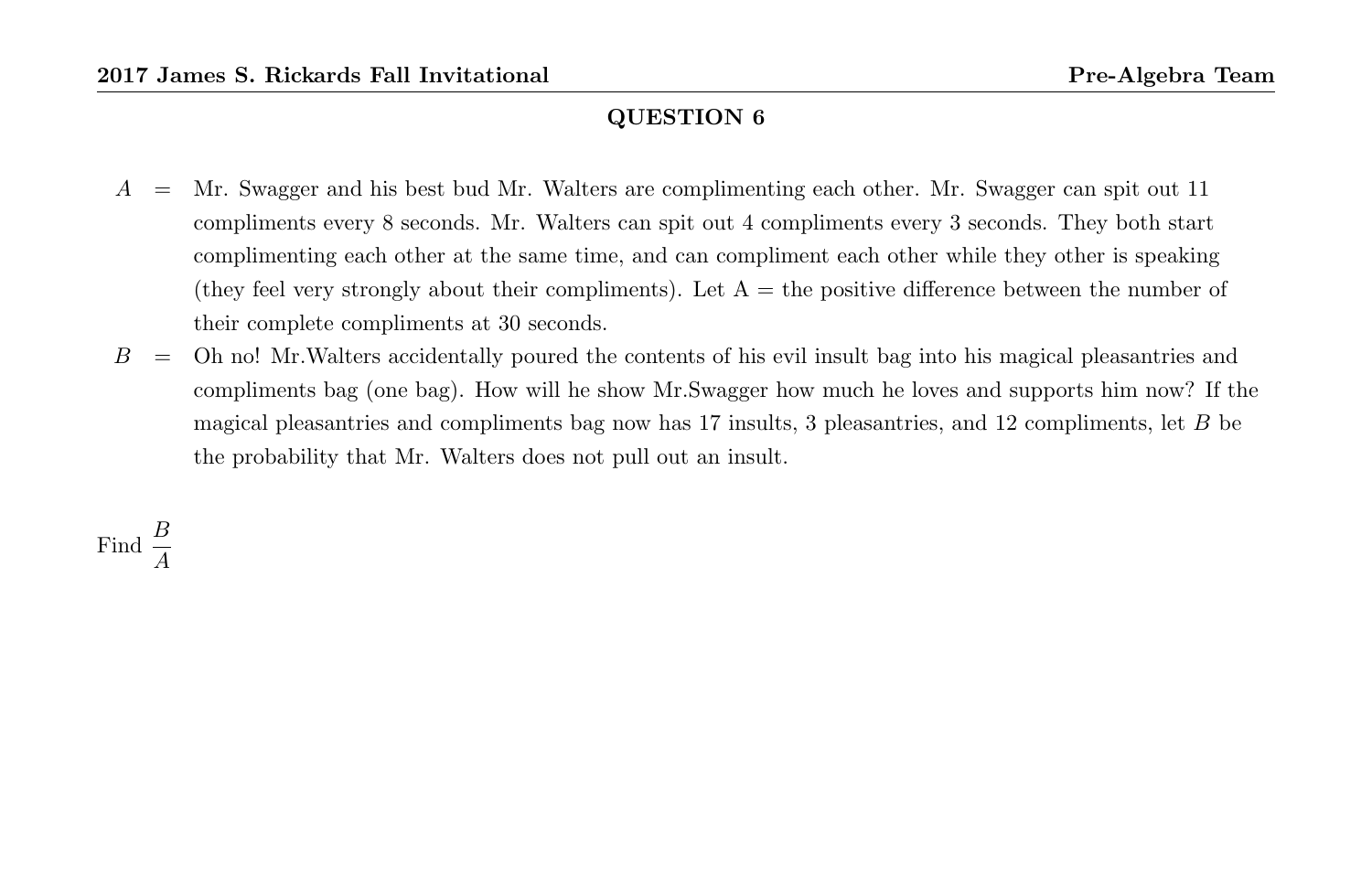Mr. Walters has a problem. He is a Bluejay that feeds on other birds' young, despite Mr. Swagger and Ms. Quanye's protests. He hit the jackpot today! He flew by the nests of four different species of birds. He is contemplating which eggs will taste best, but since he can't decide, he will randomly choose from what's available. There are 20 Cardinal nests, 4 Albatross nests, 15 Blue Winged Warbler nests and 7 Dove nests.

- $A =$  The probability that he chooses an Albatross nest.
- $B =$  The probability that he chooses a Blue Winged Warbler nest.
- $C =$  The probability that he chooses a Cardinal nest.
- $D =$  The probability that he chooses a Dove nest and a Winged Warbler nest given he selects two nests (order does not matter).

Find 
$$
\frac{C}{A} + \frac{45D}{B}
$$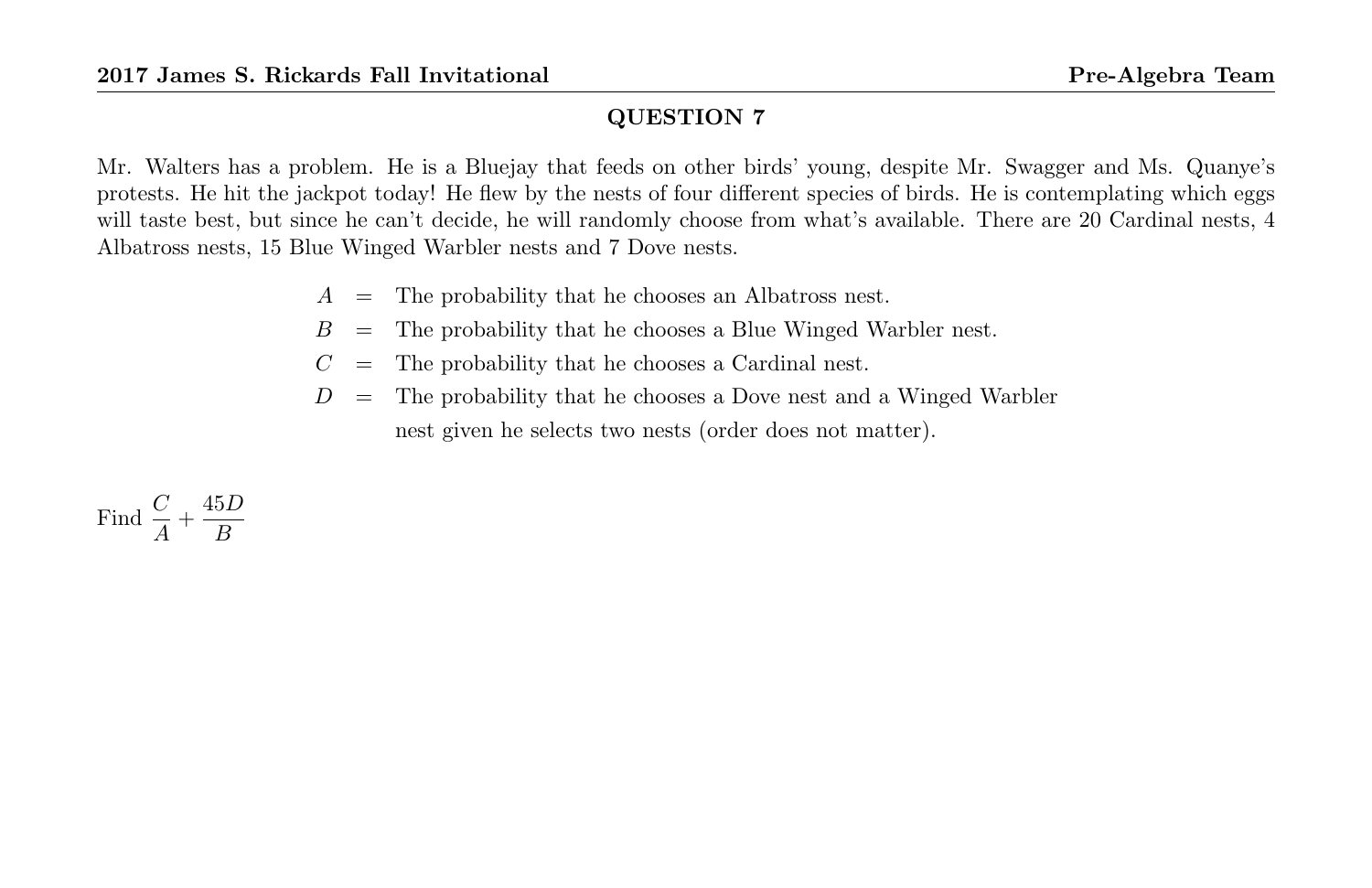Macauley is in love with Ariana Grande. Macaulay is at Point C, Ariana is at Point D, and Taylor Swift is at Point E. Note. Macauley can only move north or west (i.e up or right); he may not move down or left.

- A = The number of different ways Macauley can get to Arianna?
- $B =$  The number of different ways Macauley can get to Arianna while avoiding crossing paths with Taylor.



Find  $A - B$ .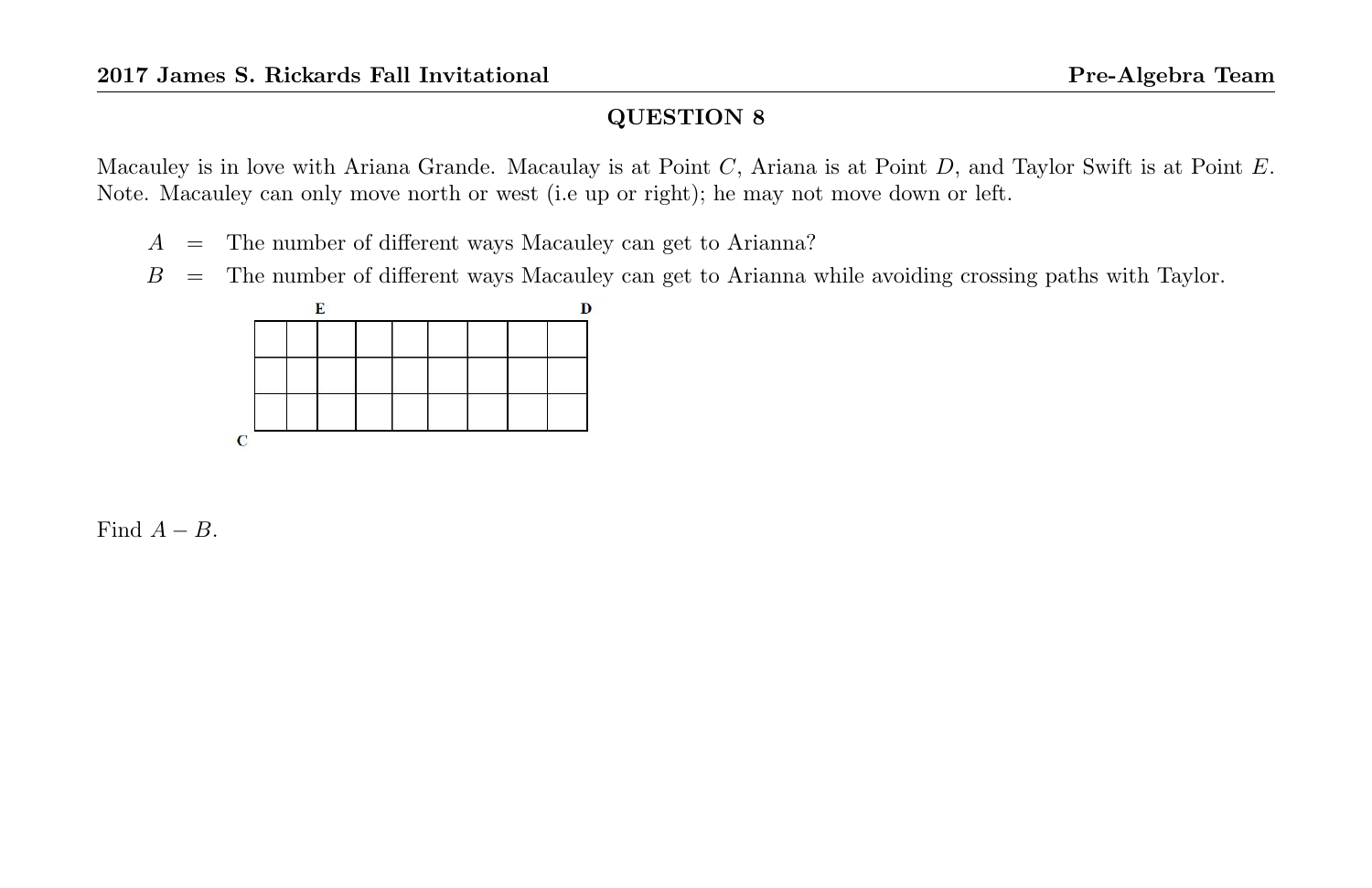$$
A = \text{The solution to } A \text{ in the equation: } \frac{1}{2} = \frac{1}{3} + \frac{1}{A}
$$
\n
$$
B = \text{The solution to } B \text{ in the equation: } B = 27(7+5) + (3^2 + 18)(4 \cdot 2)
$$
\n
$$
C = \text{The solution to } C \text{ in the equation: } \sqrt{C^2 + 2C + 1} + \frac{3}{2}(\frac{1}{C} + 5) = \frac{3 + 15C}{2C} + 2C
$$
\n
$$
D = \text{The value of } \frac{1}{x} + \frac{1}{y} \cdot \frac{1}{x} + \frac{1}{y}, \text{ given } xy = 10 \text{ and } x + y = 7
$$

Find  $AC + B - 10D$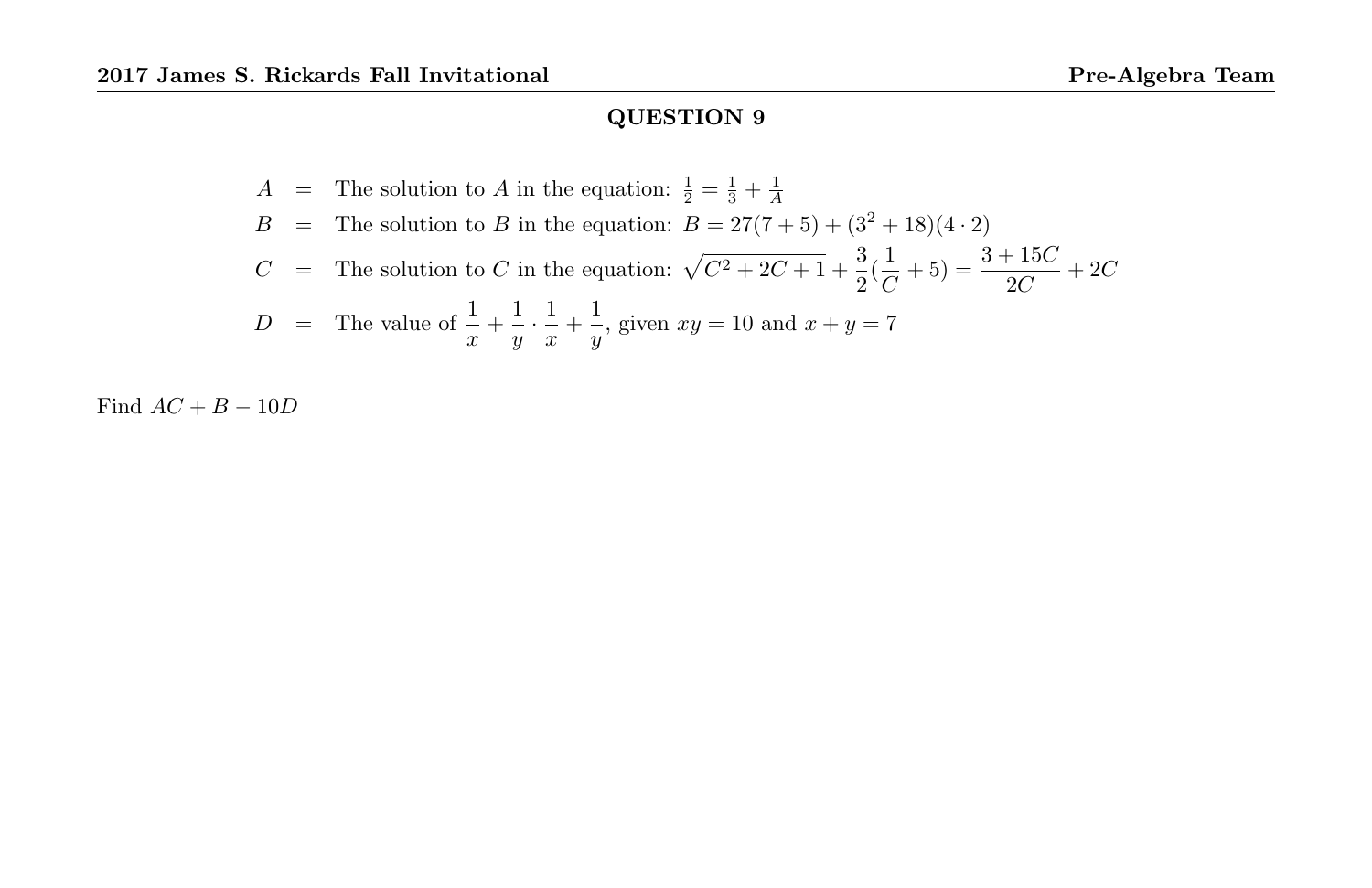- $A =$  Russell likes playing fetch. He has 2 different sticks with pointed tips. Stick A does 1 revolution in 0.05 seconds and stick B does 1 revolution in  $\frac{1}{3}$  seconds. They both face north when they begin rotating. Let  $A$  be the time, in second(s), it will take for both sticks to face north again after they begin rotating.
- $B =$  The product of the Least Common Multiple and Greatest Common Factor of the following numbers: 900 and 45.
- $C =$  The sum of the numbers in the 6th row of Pascal's triangle given that the 0th row has 1 term.
- $D =$  The number of numbers between 1 and 500 that are divisible by 4 and 2.

Find  $A + B + C + D$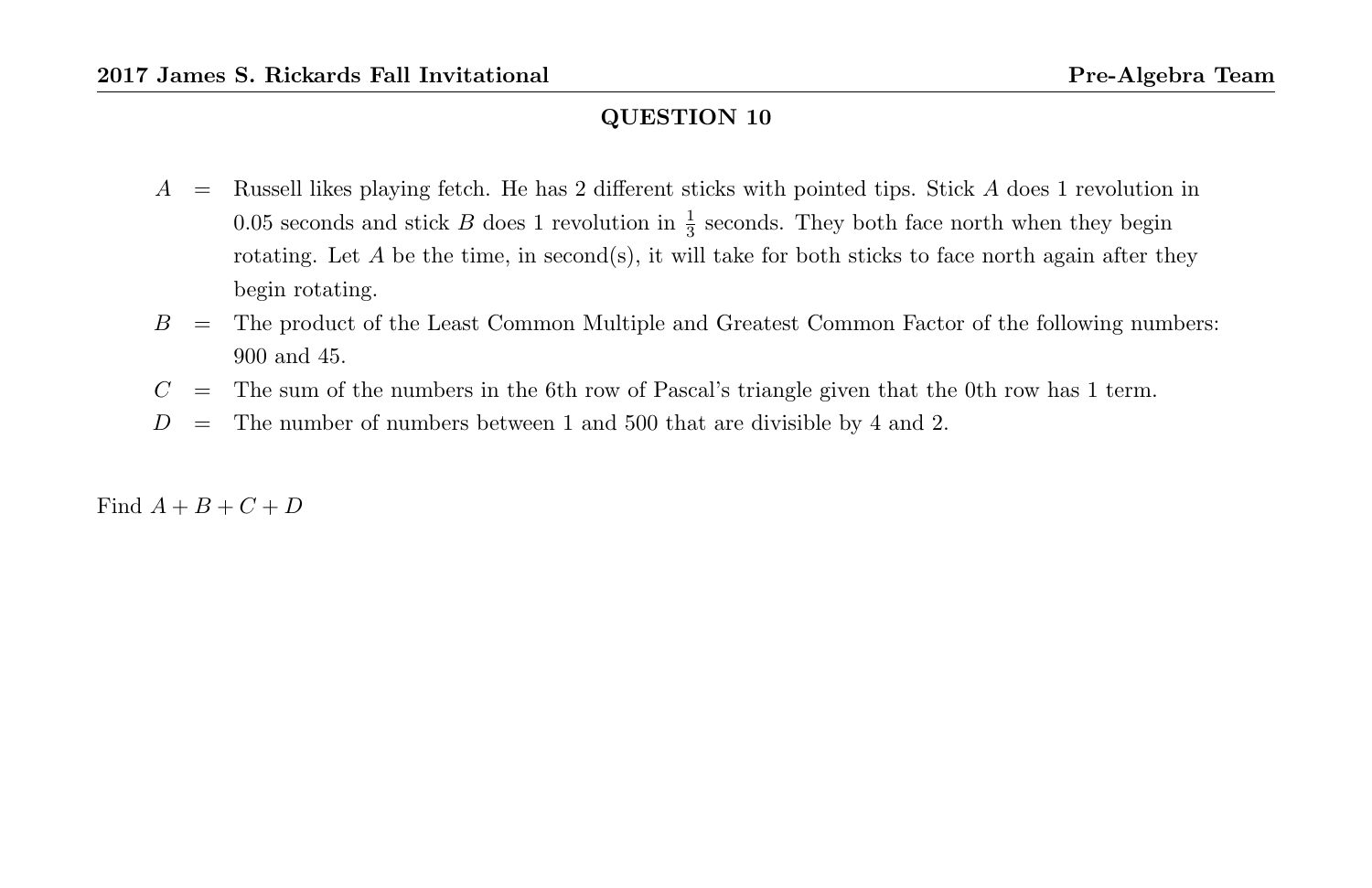Kiran loves playing dice, she's the reigning queen of dice. You need to impress Kiran, but because you're bad at dice, so you gain her favor by solving dice related math problems for her!

- $A =$  The probability of rolling a 1, 2, 4, 5, or 6 on either die when two standard dice are rolled.
- $B =$  When two standard dice are rolled, let B be the probability that the numbers rolled on each dice sum to 5.
- $C =$  The probability of rolling at least one 4 when rolling two non-standard dice, one with a 75% chance of rolling a 4, and another with a 40% chance of rolling a 4.
- $D =$  The potatoes are rebelling after years of being the butt of human jokes. General Potato can defeat 1 human in 1 hour with the help of its soldier potatoes! The soldier potatoes can defeat a human in 3 hours on their own. Let D be General Potato's rate of defeating humans per hour.

Find  $D + 36(A + B) + 40C$ .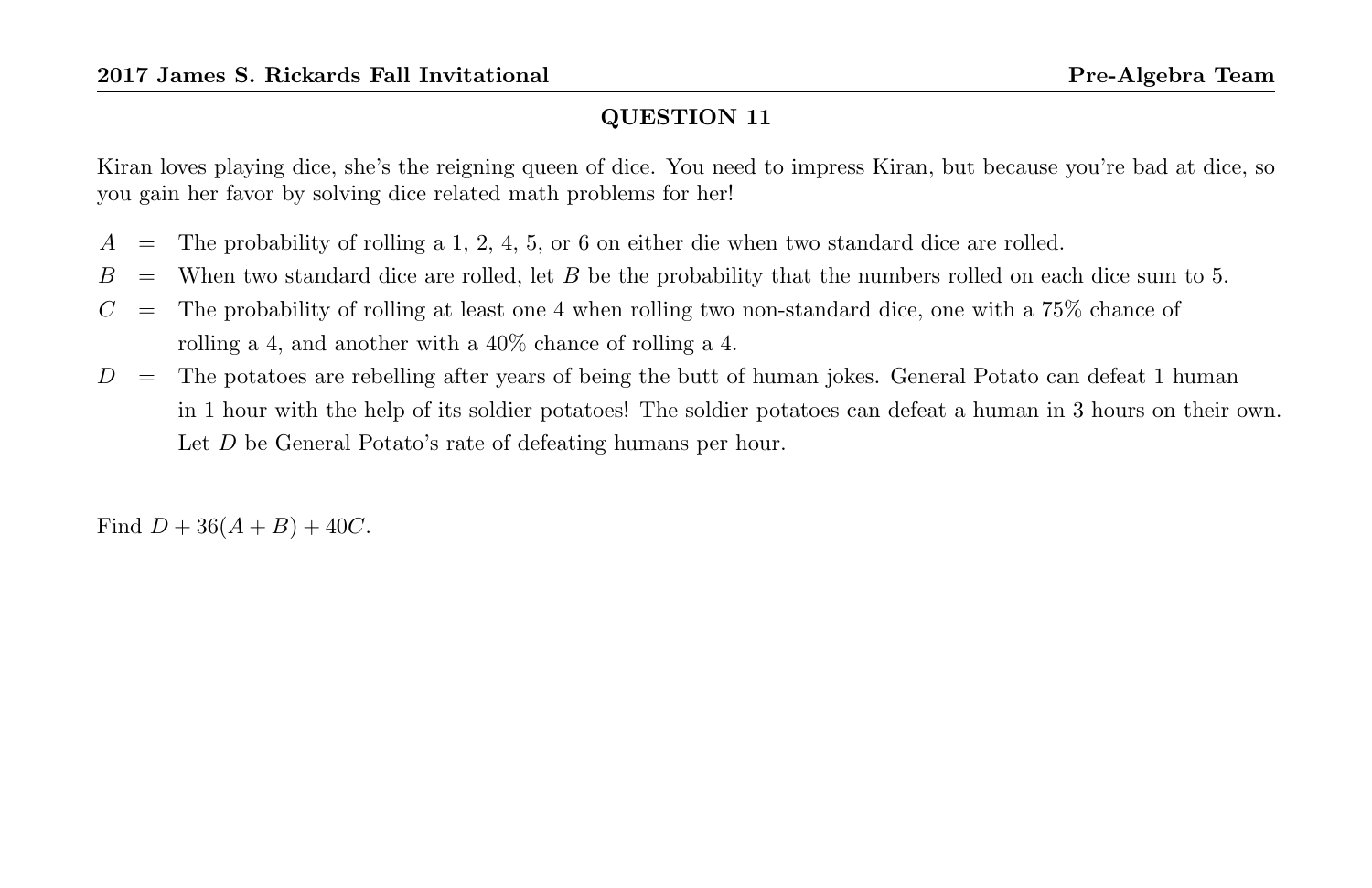Let:

- $A =$  The 9th term of the following sequence  $\{0, 1, 2, 4, 7, 12, \ldots\}$
- $B = \text{The 13th term of the following sequence } \{1,4,9,16,25,36,\ldots\}$
- $C =$  The value of x in the following sequence  $\{1, x, 27, y, 729, \ldots\}$
- $D =$  The next term of the following sequence  $\{1, 1, 2, 6, 24, 120, \ldots\}$

Find  $D - (A + B + C)$ .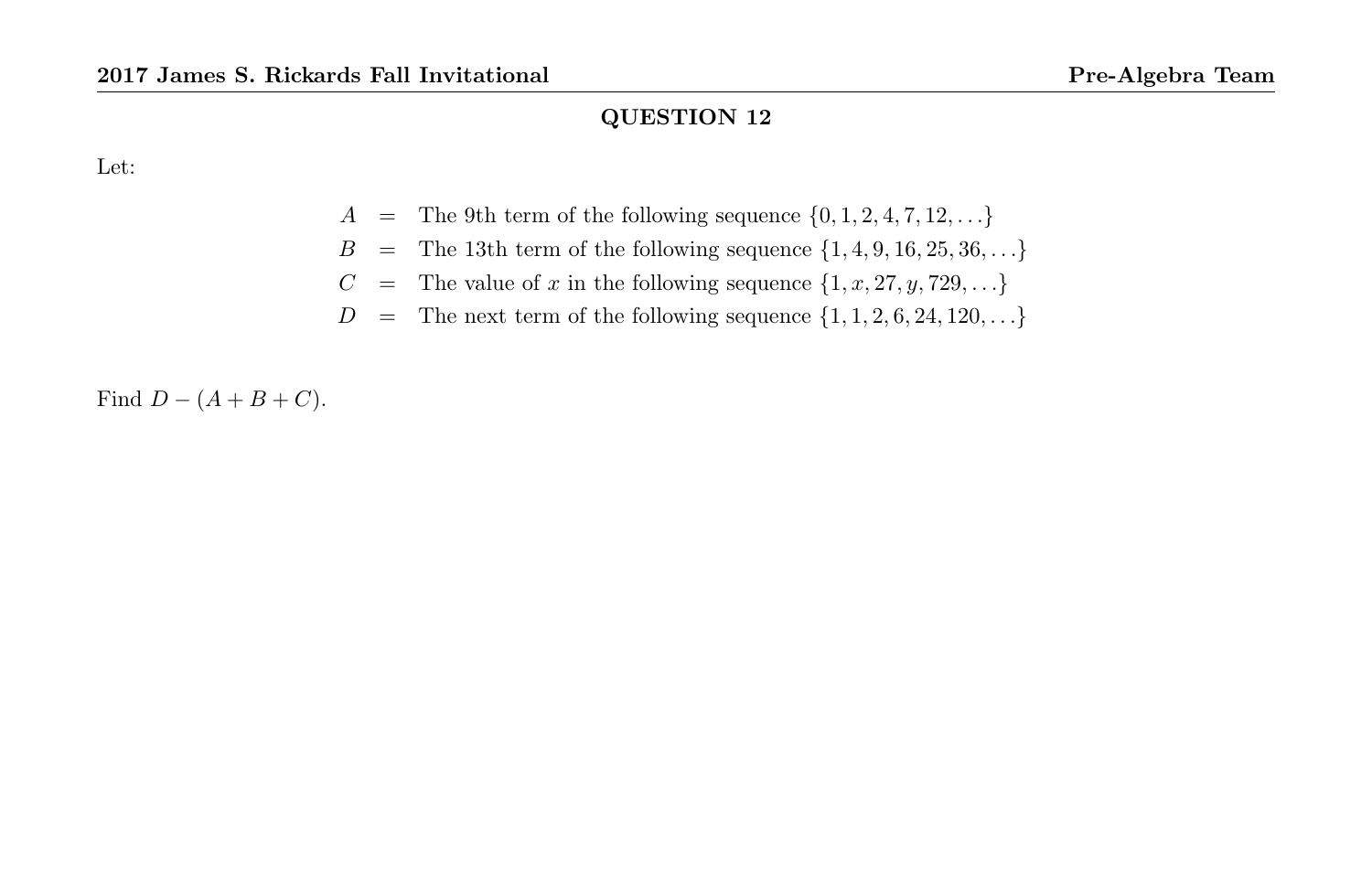Given the following set of numbers {27, 59, 1, 4, 1, 44, 1, 2, 4, 32, 45}

- $A =$ The median  $B =$ The mode
- $C =$ The range
- $D =$ The mean

Find  $\frac{D}{A} + B + C$